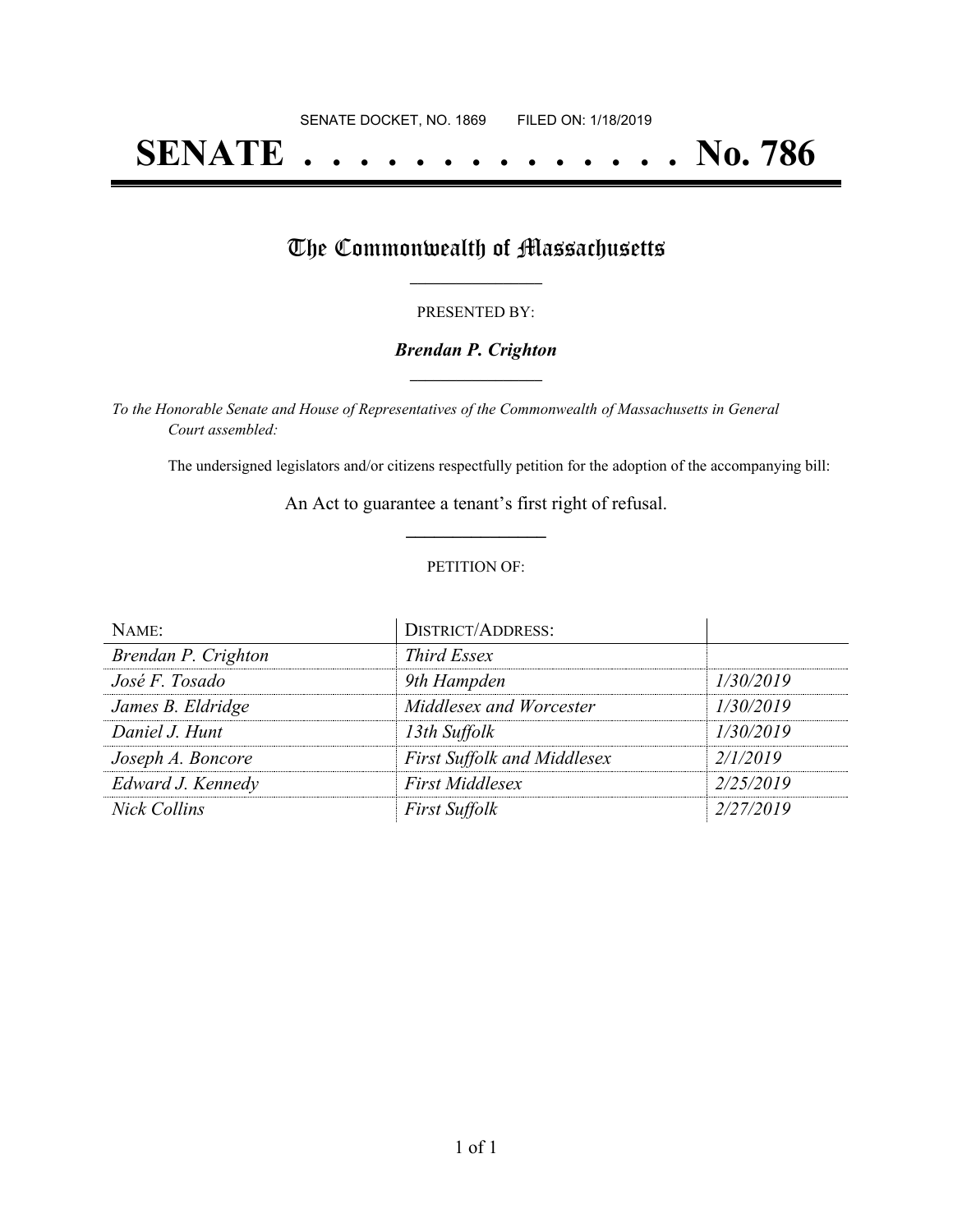## SENATE DOCKET, NO. 1869 FILED ON: 1/18/2019 **SENATE . . . . . . . . . . . . . . No. 786**

By Mr. Crighton, a petition (accompanied by bill, Senate, No. 786) of Brendan P. Crighton, José F. Tosado, James B. Eldridge, Daniel J. Hunt and other members of the General Court for legislation to guarantee a tenant's first right of refusal. Housing.

## The Commonwealth of Massachusetts

**In the One Hundred and Ninety-First General Court (2019-2020) \_\_\_\_\_\_\_\_\_\_\_\_\_\_\_**

**\_\_\_\_\_\_\_\_\_\_\_\_\_\_\_**

An Act to guarantee a tenant's first right of refusal.

Be it enacted by the Senate and House of Representatives in General Court assembled, and by the authority *of the same, as follows:*

| 1              | SECTION 1. Chapter 184 of the General Laws as appearing in the 2016 Official Edition    |
|----------------|-----------------------------------------------------------------------------------------|
| 2              | is hereby amended by the adding after section 21, the following new section:-           |
| 3              | Section 21A: Municipal Local Option for a Tenants' Opportunity to Purchase              |
| $\overline{4}$ | (a) For the purposes of this section the following words shall have the following       |
| 5              | meanings:-                                                                              |
| 6              | "Affiliate", an entity owned or controlled by an owner or under common control with the |
| 7              | owner.                                                                                  |
| 8              | "Auction" or "Public auction," the sale of a housing accommodation, under power of sale |
| 9              | in a mortgage loan, by public bidding.                                                  |
| 10             | "Borrower," a mortgagor of a Mortgage Loan.                                             |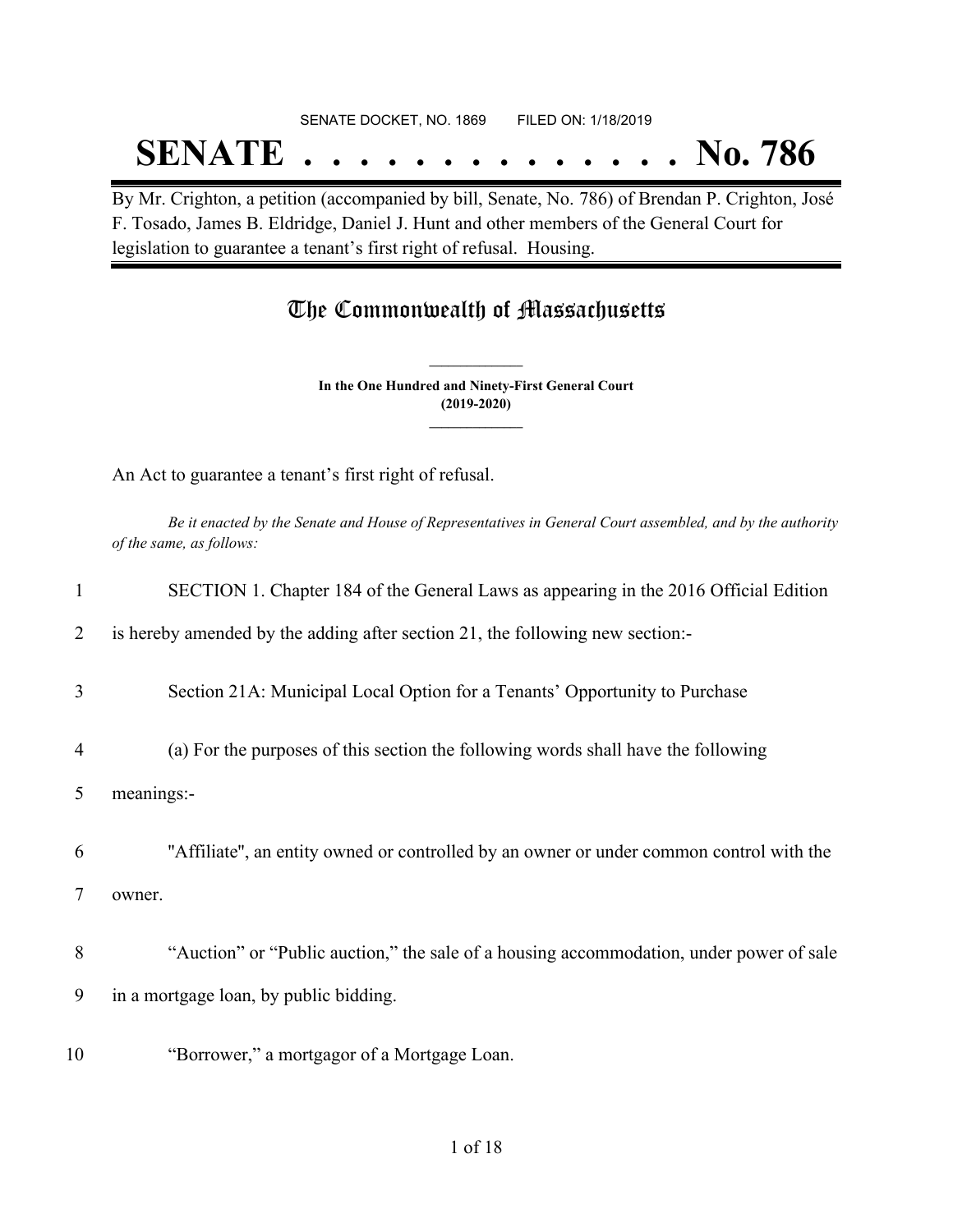| 11 | "Deed in lieu," a deed for the collateral property, the housing accommodation, that the             |
|----|-----------------------------------------------------------------------------------------------------|
| 12 | mortgagee accepts from the borrower in exchange for the release of the borrower's obligation        |
| 13 | under the mortgage loan.                                                                            |
| 14 | "Department", Department of Housing and Community Development, or its successor                     |
| 15 | agency.                                                                                             |
| 16 | "Designee" a nonprofit organization, established pursuant to chapter 180 of the General             |
| 17 | Laws which is duly selected by members of a Tenant Association, as defined in this section.         |
| 18 | "Elderly Tenant Household," A tenant household in which one or more of the heads of                 |
| 19 | household are age 65 or older.                                                                      |
| 20 | "Foreclosure," a legal proceeding to terminate a borrower's interest in property, instituted        |
| 21 | the mortgagee, and regulated under chapter 244.                                                     |
| 22 | "Housing accommodation," a building or buildings, structure or structures, or part                  |
| 23 | thereof, rented or offered for rent for living or dwelling purposes, including, without limitation, |
| 24 | houses, apartments, condominium units, cooperative units and other multi-family residential         |
| 25 | dwellings, but excluding a group residence, homeless shelter, lodging house, orphanage,             |
| 26 | temporary dwelling structure, and transitional housing. The provisions of this section shall not    |
| 27 | apply to a borrower-occupied housing accommodation so long as the borrower is domiciled in          |
| 28 | the housing accommodation at the initiation of the short-sale, deed in lieu, or foreclosure         |
| 29 | process.                                                                                            |
| 30 | "Member", a natural person who is a certified member of a Tenant Association                        |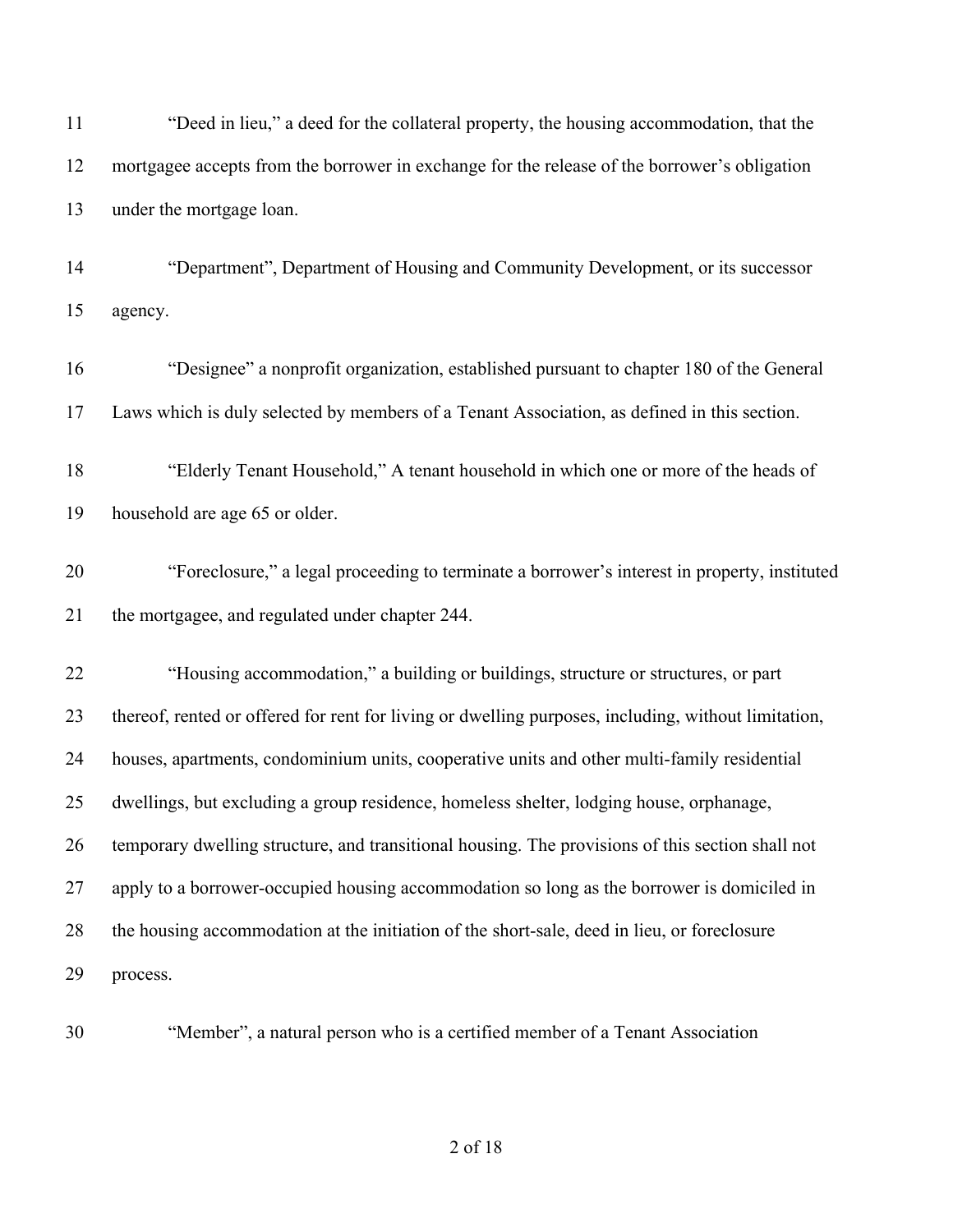"Minimum Tenant Participation Percentage" the minimum percentage of tenants, as defined below, that must participate as members of the Tenant Association, which shall be stated in the municipal ordinance and shall be not less than 51 percent of the tenant-occupied housing units. The percentage shall be calculated based on the number of tenant-occupied housing units in a property rather than the number of individuals listed on leases as Tenants. If more than one person is listed on the lease for a unit, all of the tenants on the lease for that unit must participate as members of the tenant association in order for the unit to be counted towards the participating percentage of units. "Mortgage loan," a loan secured wholly or partially by a mortgage on a housing accommodation. "Mortgagee," an entity to whom property is mortgaged, the mortgage creditor or lender including, but not limited to, mortgage servicers, lenders in a mortgage agreement and any agent, servant or employee of the mortgagee or any successor in interest or assignee of the mortgagee's rights, interests or obligations under the mortgage agreement. "Owner", a person, firm, partnership, corporation, trust, organization, Limited Liability Company or other entity, or its successors or assigns that holds title to real property. "Purchaser", a party who has entered into a purchase contract with an owner and who will, upon performance of the purchase contract, become the new owner of the property. ''Purchase contract'', a binding written agreement whereby an owner agrees to sell property including, without limitation, a purchase and sale agreement, contract of sale, purchase option or other similar instrument.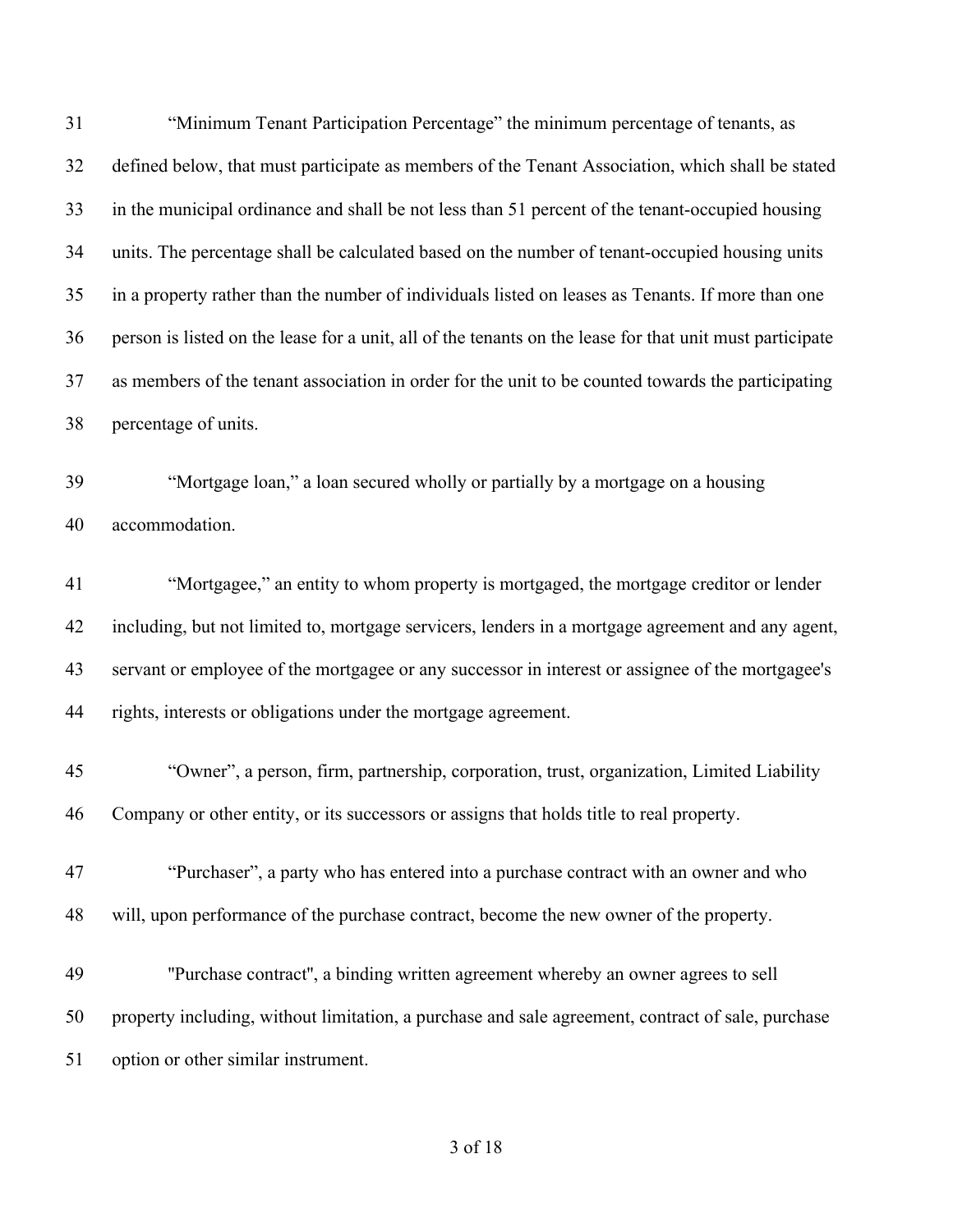''Sale'', an act by which an owner conveys, transfers or disposes of property by deed or otherwise, whether through a single transaction or a series of transactions; provided, that a disposition of housing by an owner to an affiliate of such owner shall not constitute a sale.

 "Short-sale," sale approved by the mortgagee to a bona fide purchaser at a price that is less than borrower's existing debt on the housing accommodation.

 "Successor" , the entity through which the Tenant Association will take title to the property, which may be a corporation, with the sole stockholder being the Tenant Association; a housing cooperative organized under chapter 157 B of the General Laws, a limited liability company in which the Tenant Association is the Member; a limited partnership in which the Tenant Association is a general partner or when permitted by the municipality's ordinance, a joint venture between any of such entities, and another party (i) with the requisite experience in acquiring, developing and owning residential property (ii) with the financial capacity to guaranty financing of the purchase transaction.

 "Tenant", one or more natural person(s) who has entered into an express written lease or rental agreement with the owner for exclusive possession of the premises for at least six months, or who has paid rent to the Owner, which rent has been accepted by the Owner for at least six months.

 "Tenant Association", an unincorporated organization with a membership limited to present tenants of a property and either (i) registered with the municipality that has adopted an ordinance consistent with this Section 21A or (ii) a non-profit organization incorporated under Chapter 180 of the General Laws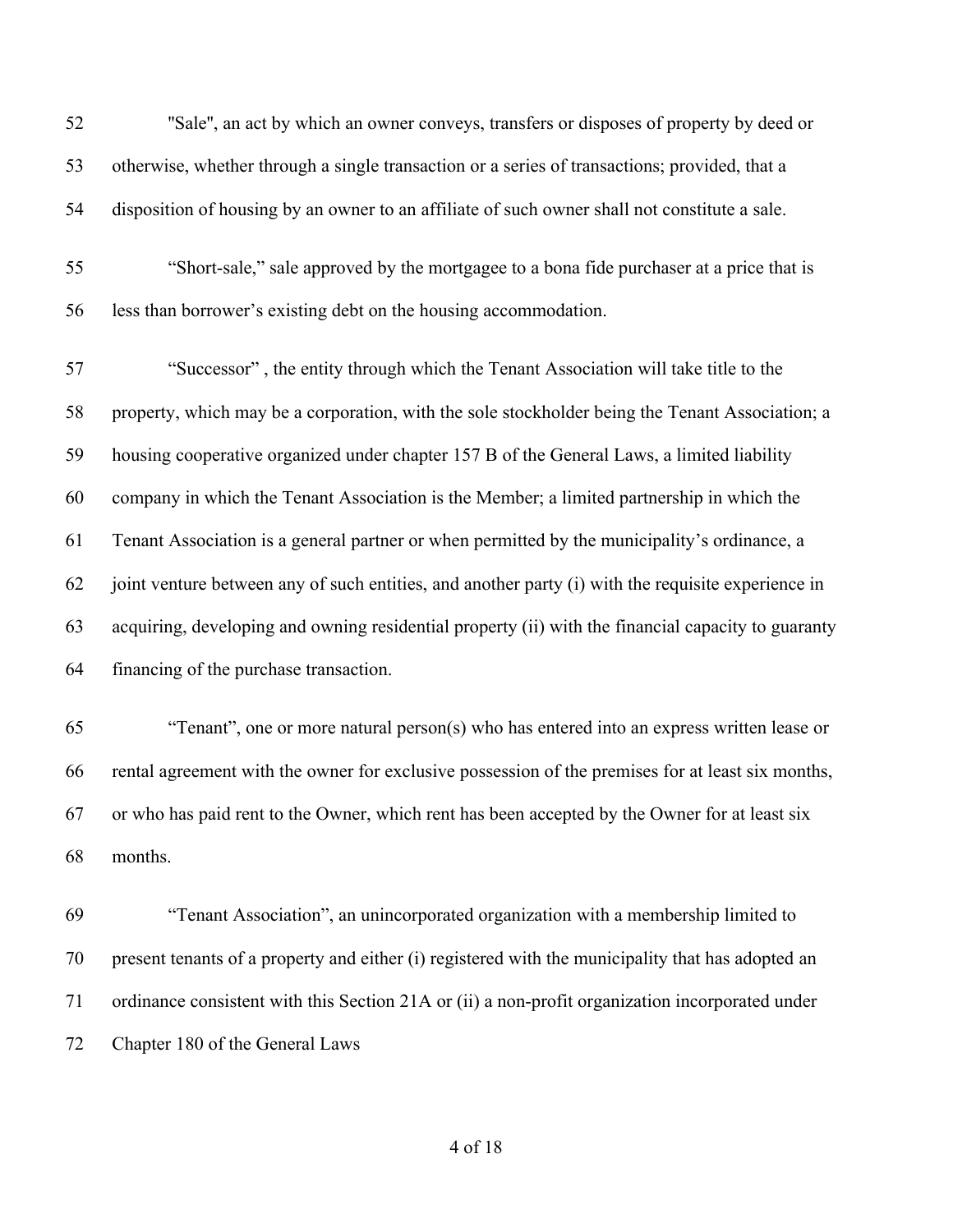"Third Party Offer," an offer to purchase the mortgaged property for valuable consideration by an arm's length purchaser, not including the borrower or the tenants.

 "Third-Party Purchaser", is a purchaser that is not a Tenant Association, a designee, or an affiliate.

 (b) A city or town may adopt this section in the manner provided in section 4 of chapter 4 of the General Laws. The acceptance of this local option by a municipality shall take effect no later than 180 days after such acceptance. A city or town may at any time revoke the acceptance of this section in the manner provided in section 4 of chapter 4 of the General Laws. The revocation shall not affect agreements relative to a tenants' right to purchase that have already been asserted prior to the revocation. In addition, the ordinance or bylaw accepting this section may contain provisions which establish:

 (1) Tenancy protections for non-elderly tenant households that do not participate in the Tenant Association; and

 (2) exclusion of applicability to properties with fewer than a designated number of units; different exclusion numbers may be adopted for owner-occupied properties and properties with no owner occupancy; and

(3) criteria for qualified Designee; and

 (4) Tenant Association's ability to exercise rights hereunder through a joint venture or partnership with another entity with requisite experience in developing, owning and/or operating residential real estate or an entity that has the financial capacity to guaranty the financing of the purchase transaction; and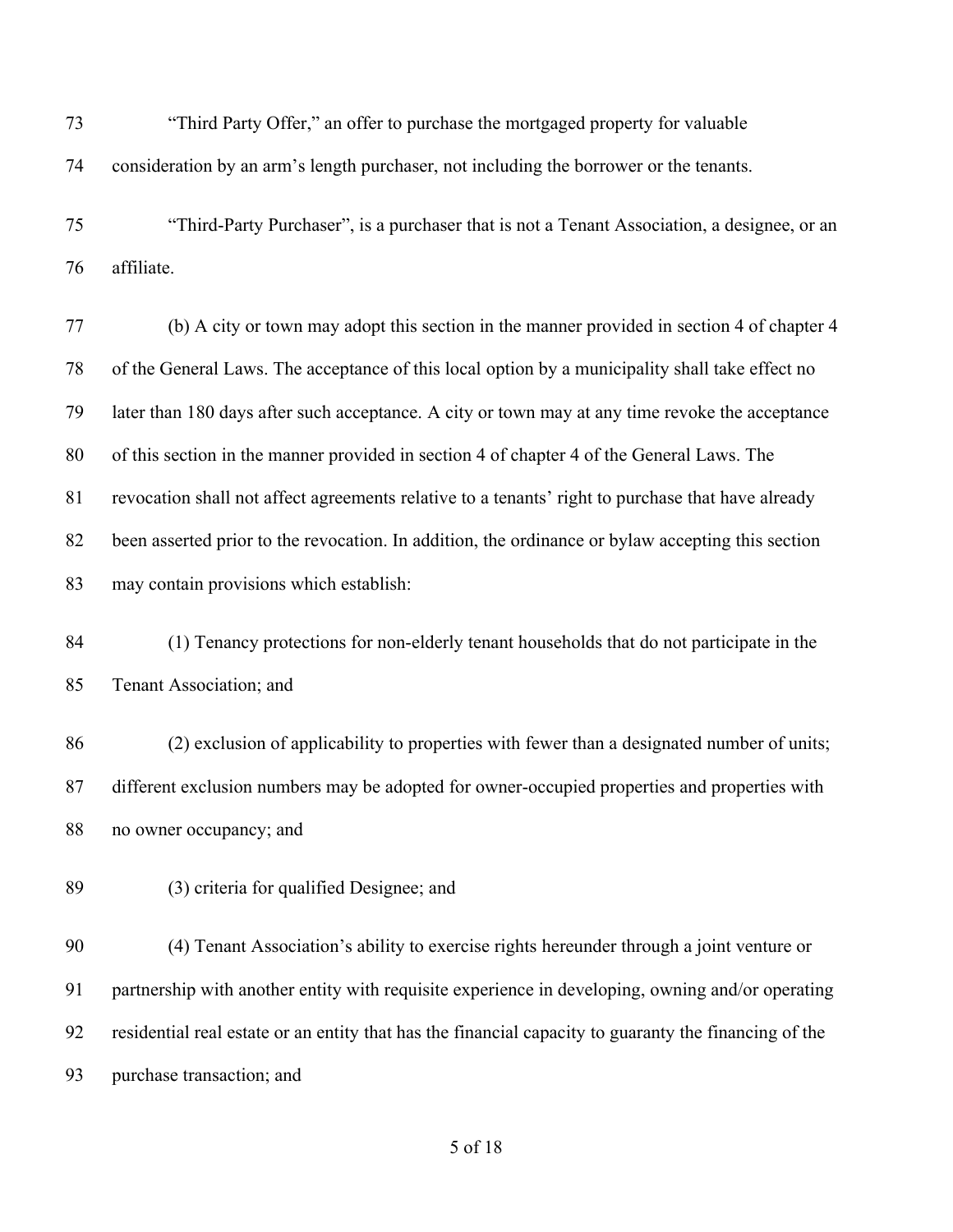(5) exclusion of classes of properties not enumerated in section (k) herein.

 (c) In any city or town which votes to adopt the provisions of this section, an owner of a residential building shall:

 (1) notify the municipality and each tenant household, in writing by hand delivery and US mail, of the owner's intention to sell the property, with copy of the municipality's prepared summary of the ordinance adopted hereunder; and

 (2) offer a Tenant Association with the Minimum Tenant Participation Percentage, an opportunity to purchase the property prior to entering into an agreement to sell such property pursuant to the time periods contained in this section, but no owner shall be under any obligation to enter into an agreement to sell such property to the tenants.

 (d) A Tenant Association with the Minimum Tenant Participation Percentage may select a Successor entity or a Designee to act on its behalf as purchaser of the property and shall give 106 the owner and the municipality notice of its selection.

 (e) A Tenant Association with the Minimum Tenant Participation Percentage, or its Successor or Designee, may, within 30 days after receipt of the owner's intention to sell, submit an offer to the owner to purchase the property. Failure to submit a timely offer shall constitute an irrevocable waiver of the tenants' rights under this subsection (e) and the owner may enter into a contract sell the property to a third party, subject to subsections (f) - (i). If the owner and the Tenant Association, or its Successor, or its Designee, have not entered into an agreement within 113 30 days after receipt of the notice of the owner's intent to sell, the owner may enter into an agreement to sell the property to a third party, subject to subsections (f)-(i).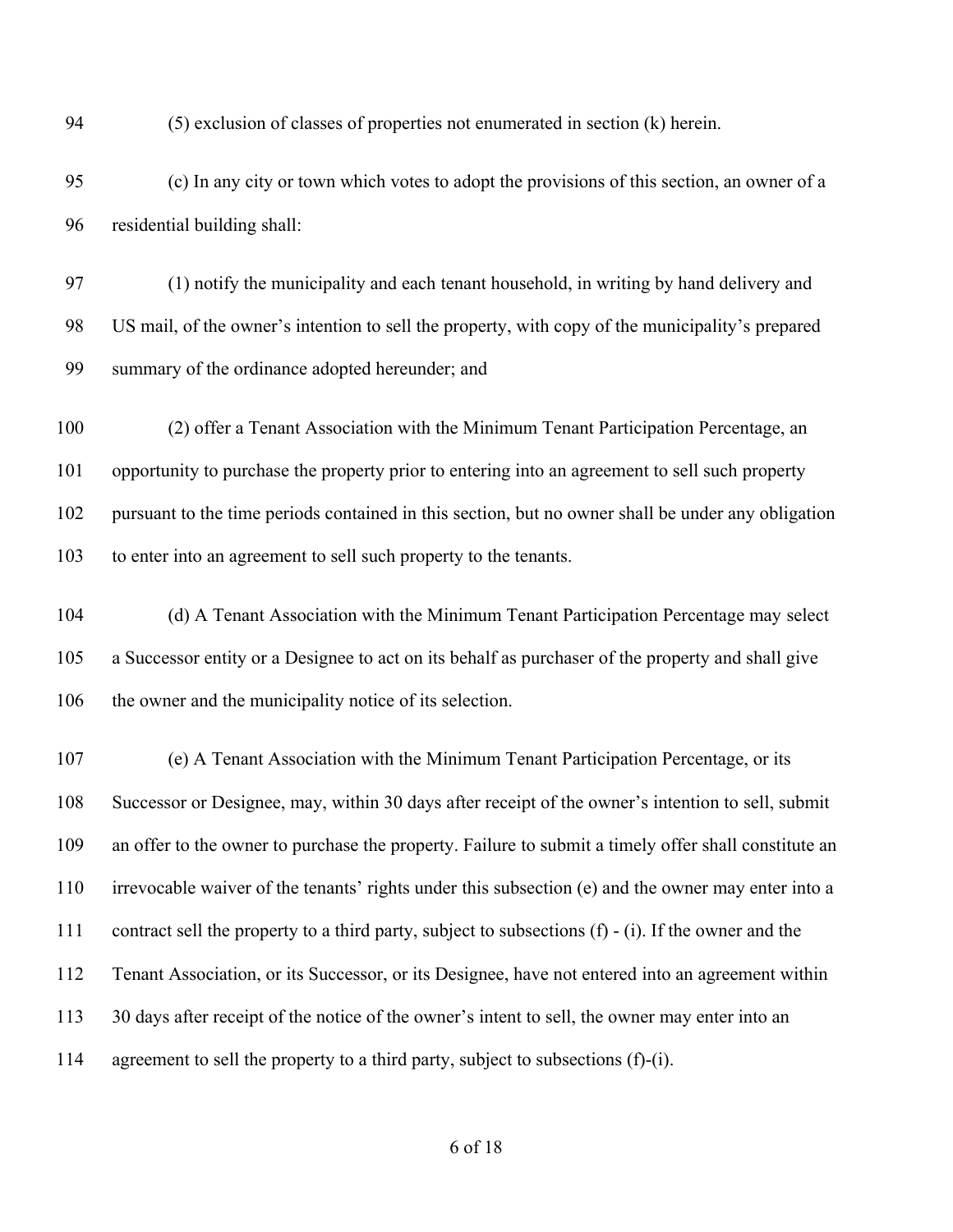(f) Upon execution of any purchase contract with a third party, the owner shall, within 7 days, submit a copy of the contract along with a proposed purchase contract for execution by Tenant Association or its Successor, or Designee. If the Tenant Association, or its Successor or, its Designee, elect to purchase the property, the Tenant Association, or its Successor, or its Designee, shall within 30 days after the receipt of the third party purchase contract and the proposed purchase contract, execute the proposed purchase contract or such other agreement as is acceptable to both parties. The time periods set forth in this subsection may be extended by agreement between the owner and the Tenant Association, its Successor or its Designee. Except as otherwise specified in subsection (h), the terms and conditions of the proposed purchase contract offered to the Tenant Association, Successor, or its Designee, shall be the same as those of the executed third party purchase contract.

 (g) After receipt of the third party purchase contract provided for in subsection (f), the Tenant Association or its Successor or Designee may, within the 30 day time period prescribed in said subsection (f), make a counteroffer by executing and submitting to the owner an amended proposed purchase contract. Failure by the Tenant Association, Successor or its Designee, to execute the purchase contract or submit a counteroffer within the 30 day period referenced in subsection (f) shall constitute a waiver of the tenants' right to purchase under these subsections. If the Tenant Association, Successor or its Designee, submits a counteroffer, the owner shall have 30 days from the date it receives the amended proposed purchase contract to execute the amended proposed purchase contract or reject, in writing, the counteroffer. However, if the owner rejects a counteroffer, it may not subsequently enter into any purchase contract with a third party on terms that are the same as, or materially more favorable to the proposed third party purchaser, than the economic terms and conditions in the counteroffer proposed by the Tenant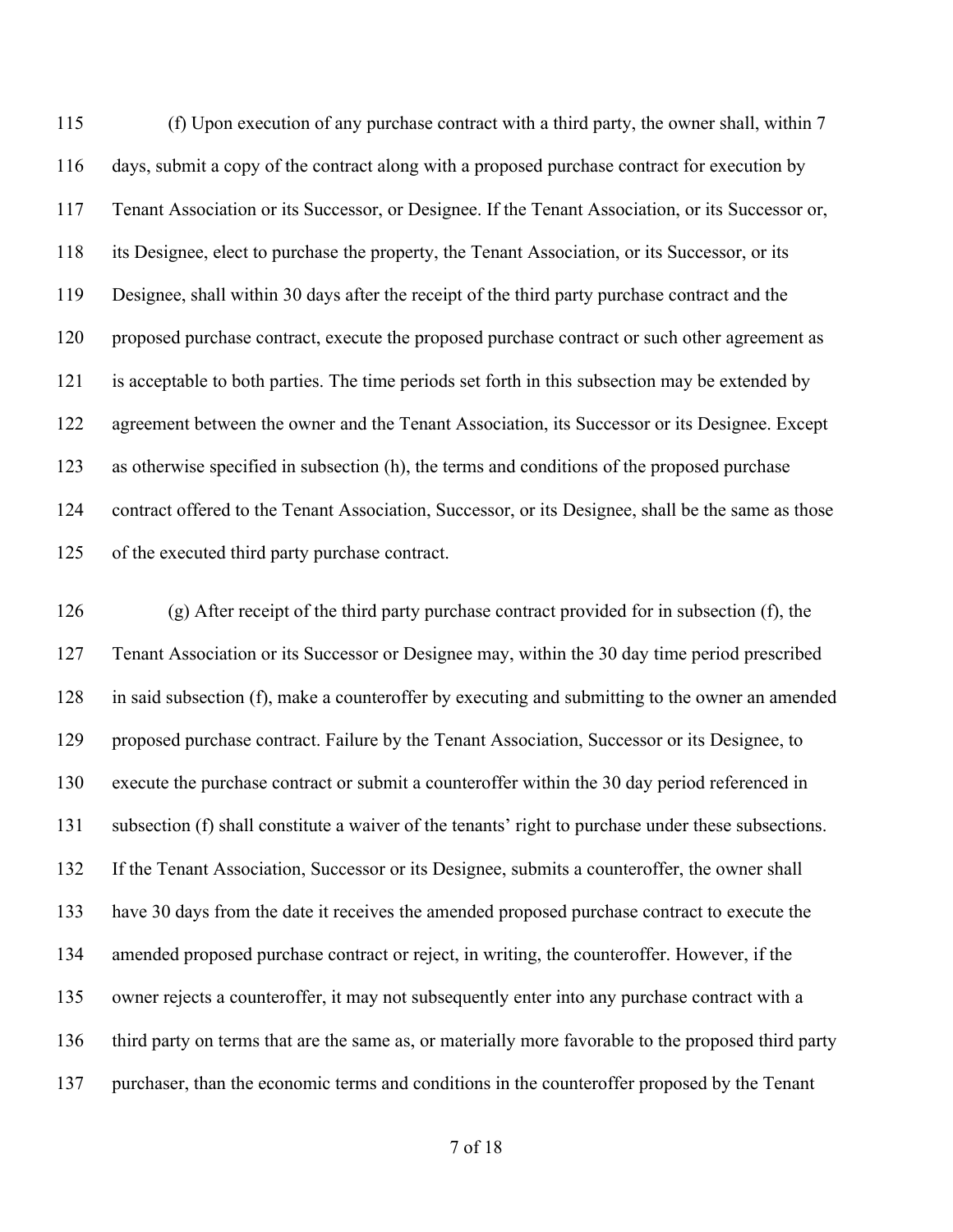| 138 | Association, Successor, or its Designee, unless the owner first provides a copy of such new third  |
|-----|----------------------------------------------------------------------------------------------------|
| 139 | party purchase contract, along with a new proposed purchase contract for execution by the          |
| 140 | Tenant Association, Successor, or its Designee, which shall contain the same terms and             |
| 141 | conditions as the newly executed third party purchase contract, except as otherwise specified by   |
| 142 | subsection (h), and the Tenant Association, Successor, or its Designee, shall have 30 days from    |
| 143 | the date they receive the third party purchase contract and the proposed purchase contract to      |
| 144 | execute the proposed purchase contract or such other agreement as is acceptable to the owner       |
| 145 | and the Tenant Association, Successor, or its Designee.                                            |
| 146 | (h) Any purchase contract offered to, or proposed by, the Tenant Association, its                  |
| 147 | Successor or its Designee shall provide at least the following terms:                              |
| 148 | (i) the earnest money deposit shall not exceed the lesser of:                                      |
| 149 | (1) the deposit in the third party purchase contract;                                              |
| 150 | $(2)$ 5 percent of the sale price; or                                                              |
| 151 | (3) \$250,000; provided, however, that the owner and the Tenant Association, or its                |
| 152 | Successor, or its Designee, may agree to modify the terms of the earnest money deposit;            |
| 153 | provided, further, that the earnest money deposit shall be held under commercially-reasonable      |
| 154 | terms by an escrow agent selected jointly by the owner and the Tenant Association, its Successor   |
| 155 | or its Designee;                                                                                   |
| 156 | (ii) the earnest money deposit shall be refundable for not less than 90 days from the date         |
| 157 | of execution of the purchase contract or such greater period as provided for in the third party    |
| 158 | purchase contract; provided, however, that if the owner unreasonably delays the buyer's ability to |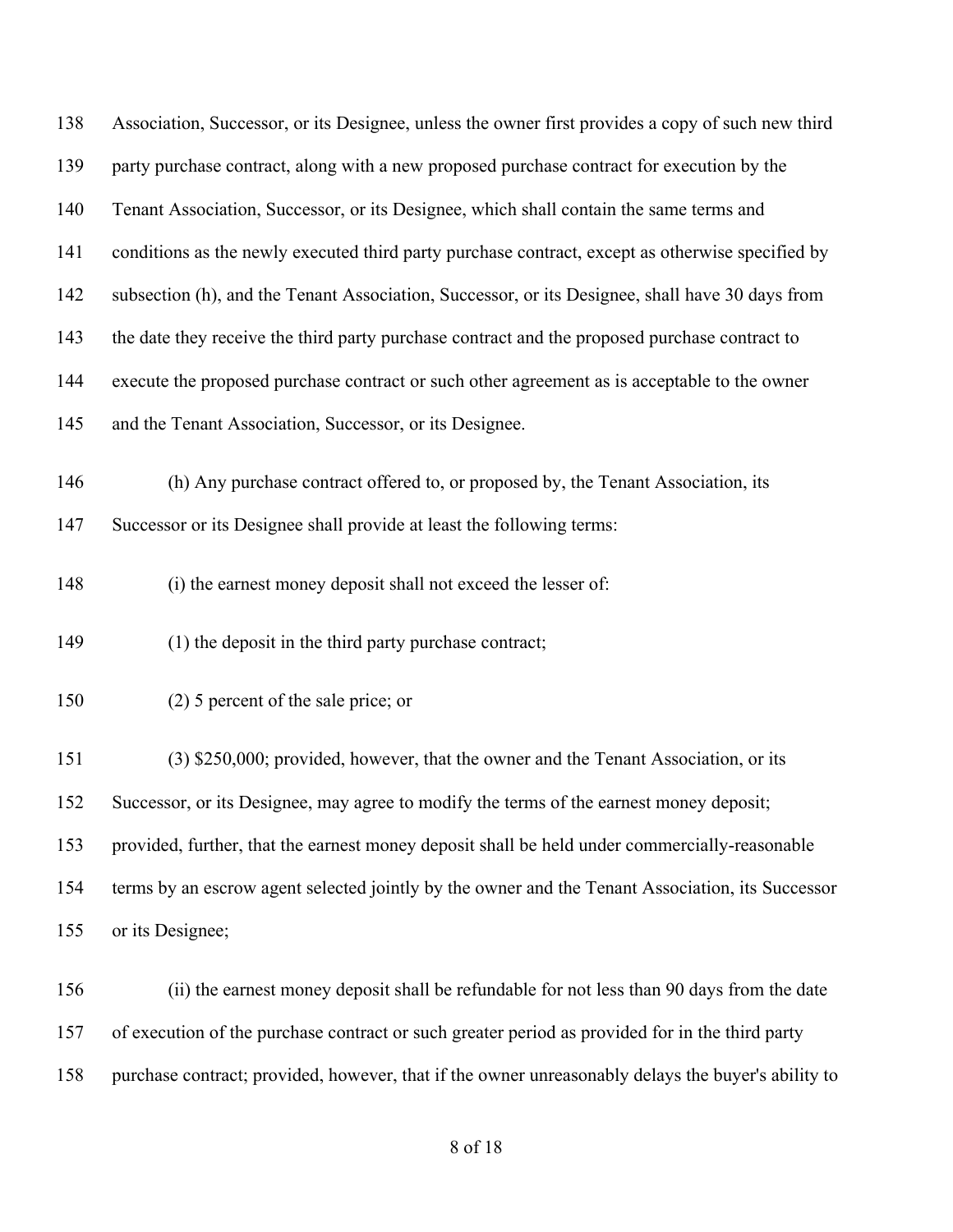conduct due diligence during the 90 day period, the earnest money deposit shall continue to be refundable for a period greater than 90 days. After the expiration of the specified time period, the earnest money deposit shall be forfeited and the right to purchase of the Tenant Association, its Successor or Designee shall be irrevocably waived.

 (i) The Tenant Association or its Successor, or Designee, shall have one hundred and sixty days from execution of the purchase and sale agreement to perform all due diligence, secure financing for and close on the purchase of the building. Failure to exercise the purchase option within 160 days shall constitute a waiver of the purchase option by the Tenant Association, its Successor or, or its Designee.

 (j) Any notice required by this section shall be deemed to have been provided when delivered in person or mailed by certified or registered mail, return receipt requested, to the party to whom notice is required. Notice shall be deemed to have been provided when either: (1) the notice is delivered in hand to the tenant or an adult member of the tenant's household; or (2) the notice is sent by first class mail and a copy is left in or under the door of the tenant's dwelling unit. A notice to the affected municipality shall be sent to the chief executive officer.

(k) This section shall not apply to the following:

 (1) property that is the subject of a government taking by eminent domain or a negotiated 176 purchase in lieu of eminent domain;

 (2) a proposed sale to a purchaser pursuant to terms and conditions that preserve affordability, as determined by the Department;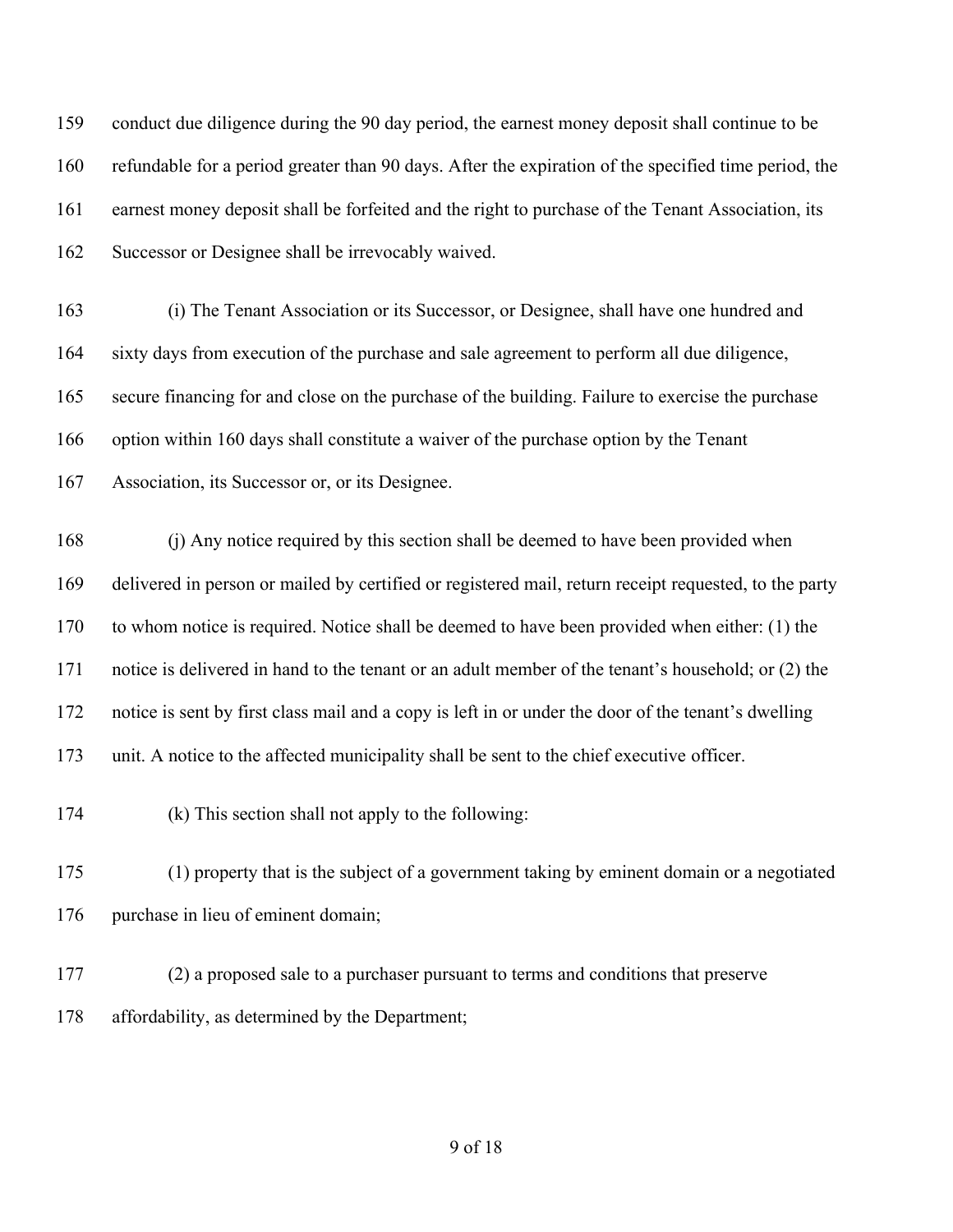(3) any sale of publicly-assisted housing, as defined in section 1 of chapter 40T of the General Laws;

(4) rental units in any hospital, skilled nursing facility, or health facility;

 (5) rental units in a nonprofit facility that has the primary purpose of providing short term treatment, assistance, or therapy for alcohol, drug, or other substance abuse provided that such housing is incident to the recovery program, and where the client has been informed in writing of the temporary or transitional nature of the housing;

 (6) rental units in a nonprofit facility which provides a structured living environment that has the primary purpose of helping homeless persons obtain the skills necessary for independent living in a permanent housing and where occupancy is restricted to a limited and specific period of time of not more than twenty-four months and where the client has been informed in writing of the temporary or transitional nature of the housing at its inception;

(7) public housing units managed by the local housing authority;

 (8) federal public housing units that are subsidized and regulated under federal laws, to the extent such applicable federal laws expressly preempt the provisions of this section;

 (9) any residential property where the owner is a natural person who owns six (6) or fewer residential rental units in the municipality and who resides in the Commonwealth of Massachusetts;

 (10) any unit that is held in trust on behalf of a disabled individual who permanently occupies the unit, or a unit that is permanently occupied by a disabled parent, sibling, child, or grandparent of the owner of that unit; or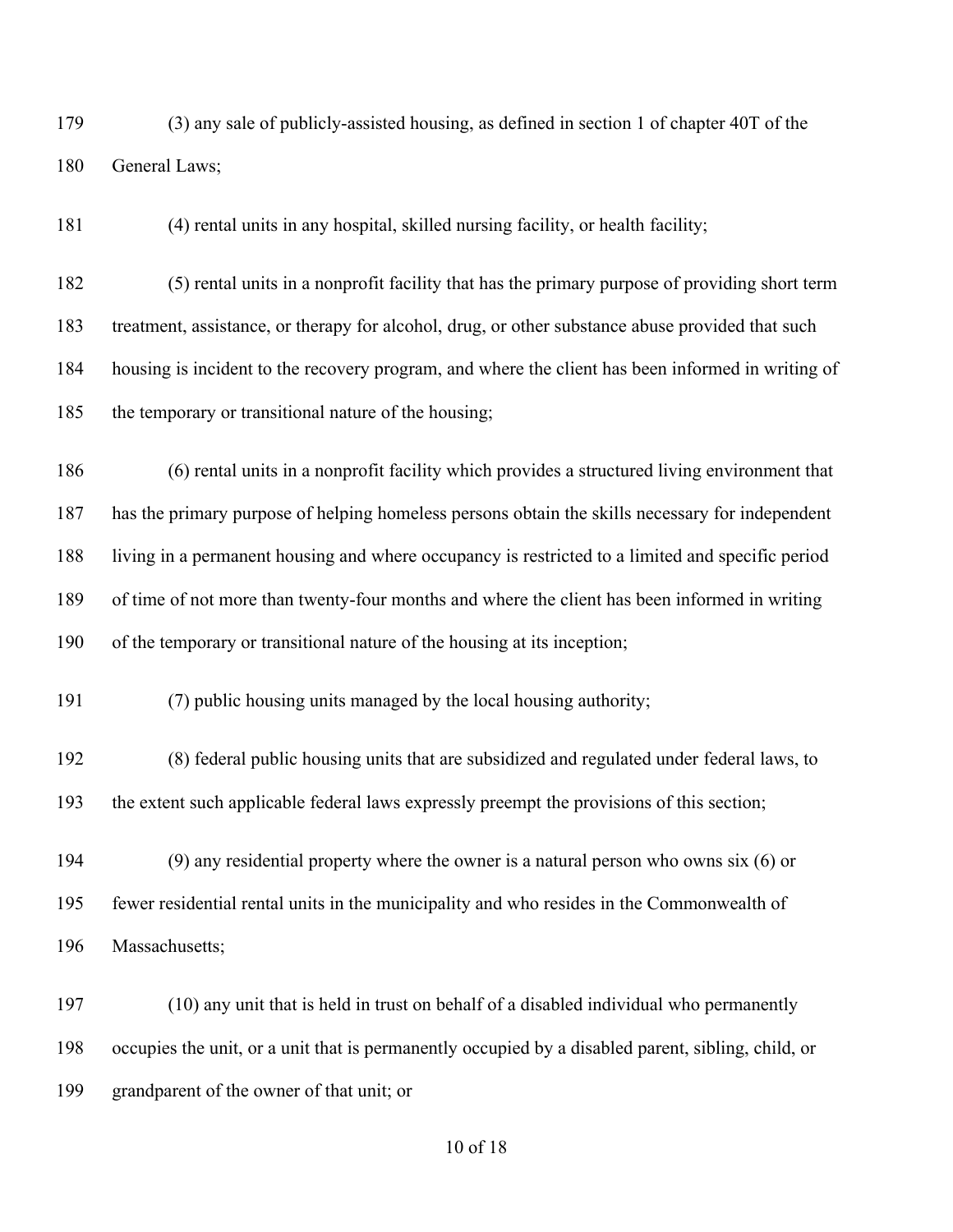(11) any rental unit that is owned or managed by a college or university for the express purpose of housing students.

 (l) The Tenant Association, Successor or its Designee must ensure that their purchase of the property will not result in the displacement of any Elderly Tenant households that choose not to participate in the purchase of the property.

(m) Short-sales.

 (1) An owner shall give notice to each tenant household of a housing accommodation of 207 the intention to sell the housing accommodation by way of short-sale to avoid foreclosure. Such notice shall be mailed by regular and certified mail, with a simultaneous copy to the attorney general, the director of housing and community development, and to the municipality adopting this Section within two (2) business days of the owner's submission of a request or application to the mortgagee for permission to sell the housing accommodation by way of short-sale or to accept a deed in lieu. This notice shall also include a notice of the rights provided by this section.

 (2) No mortgagee may accept any third party offers or deem the owner's application for short-sale submitted for review unless and until the mortgagee receives documentation in a form approved by the attorney general demonstrating that the tenants of the housing accommodation have been informed of the owner's intent to seek a short-sale or deed in lieu and the tenants have expressed their interest in exercising a right of first refusal within 60 days, assigning that right of first refusal, or the tenants have waived those rights. If tenants have not affirmatively expressed their interest in exercising a right of first refusal or in assigning that right within 60 days, or have not affirmatively waived that right within 60 days, the tenants' rights are deemed waived.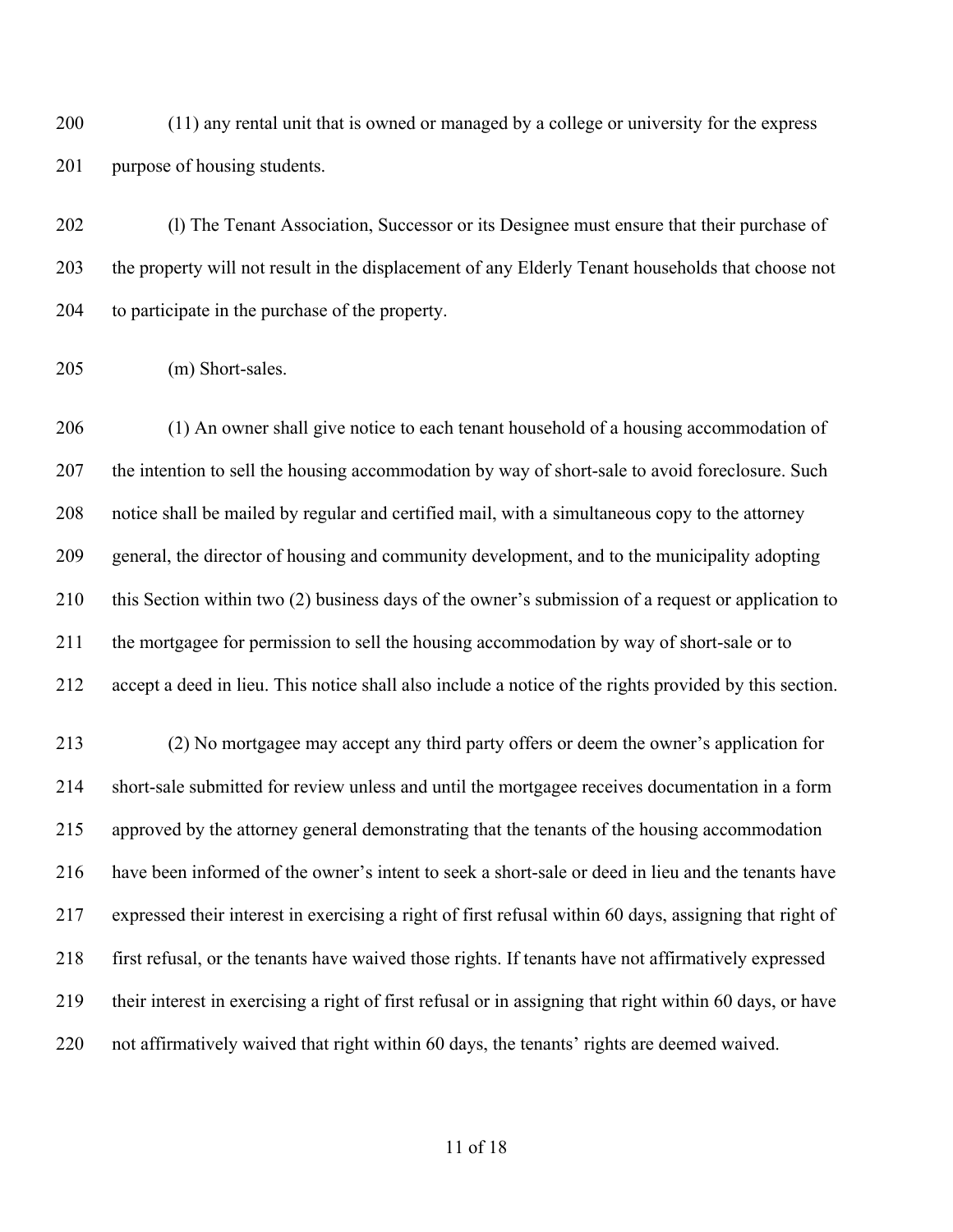(3) Before a housing accommodation may be transferred by short-sale or deed-in-lieu, the owner shall notify each tenant household, with a simultaneous copy to the attorney general and the director of housing and community development, and the municipality adopting this Section, by regular and certified mail, of any bona fide offer that the mortgagee intends to accept. Before any short-sale or transfer by deed-in-lieu, the owner shall give each tenant household such a notice of the offer only if households constituting at least fifty-one percent of the households occupying the housing accommodation notify the owner, in writing, that they collectively desire to receive information relating to the proposed sale. Tenants may indicate this desire within the same notice described in paragraph (2). Any notice of the offer required to be given under this subsection shall include the price, calculated as a single lump sum amount and of any promissory notes offered in lieu of cash payment.

 (4) A tenant group representing at least fifty-one percent of the households occupying the housing accommodation which are entitled to notice under paragraph (3) shall have the collective right to purchase, in the case of a third party offer that the mortgagee intends to accept, provided it

 (i) submits to the owner reasonable evidence that the tenants of at least fifty-one percent of the occupied units in the housing accommodation have approved the purchase of the housing accommodation,

 (ii) submits to the owner a proposed purchase and sale agreement on substantially equivalent terms and conditions within sixty days of receipt of notice of the offer made under paragraph (3),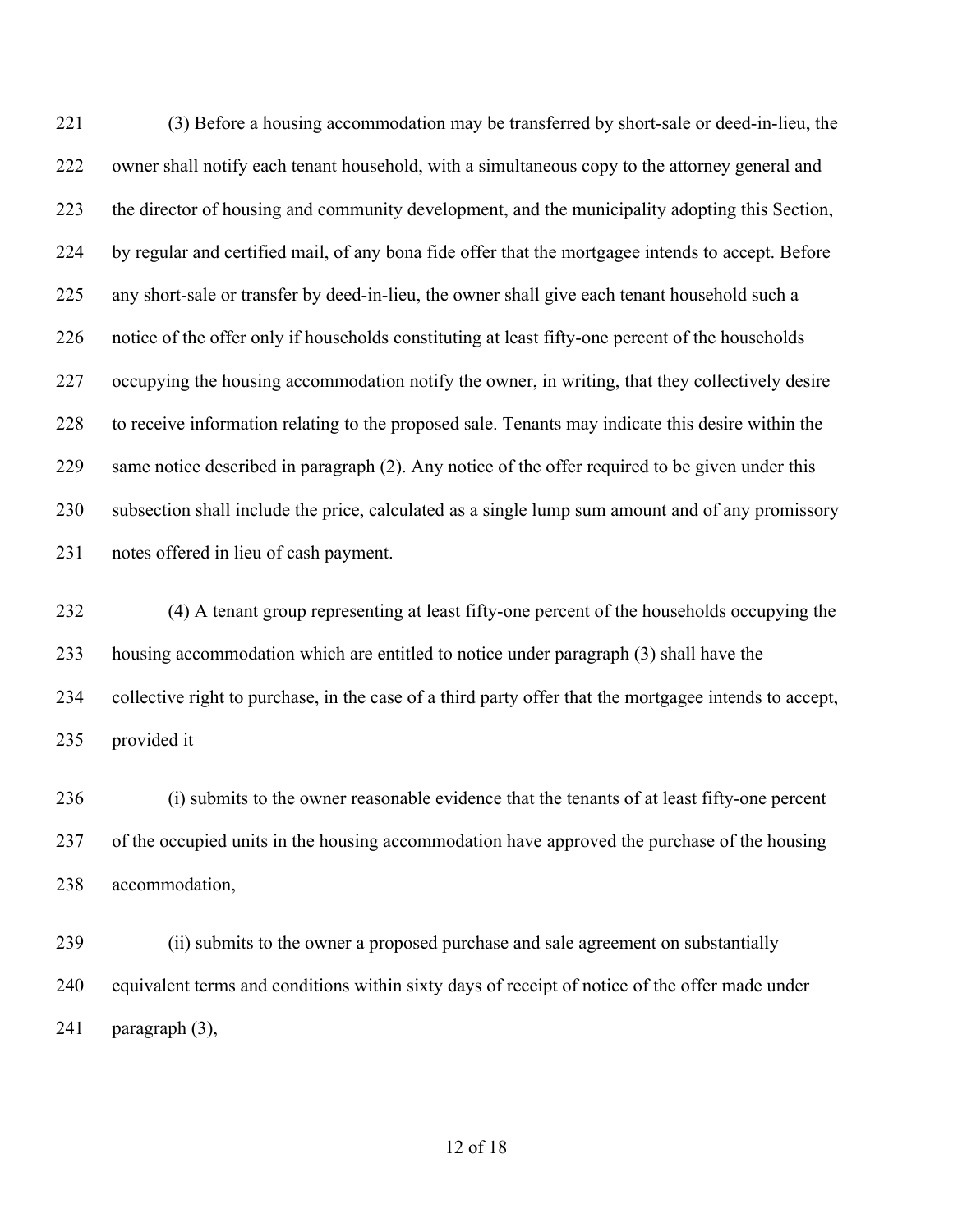(iii) obtains a binding commitment for any necessary financing or guarantees within an additional ninety days after execution of the purchase and sale agreement, and

 (iv) closes on such purchase within an additional ninety days after the end of the ninety-day period under clause (iii).

 No owner shall unreasonably refuse to enter into, or unreasonably delay the execution or closing on a purchase and sale with tenants who have made a bona fide offer to meet the price and substantially equivalent terms and conditions of an offer for which notice is required to be given pursuant to paragraph (3). Failure of the tenants to submit such a purchase and sale agreement within the first sixty day period, to obtain a binding commitment for financing within the additional ninety day period or to close on the purchase within the second ninety-day period, shall serve to terminate the rights of such tenants to purchase. The time periods herein provided may be extended by agreement. Nothing herein shall be construed to require an owner to provide financing to such tenants. A group or association of tenants which has the right to purchase hereunder, at its election, may assign its purchase right hereunder to the city or town in which the housing accommodation is located, or the housing authority of the city or town in which the housing accommodation is located, or an agency of the commonwealth, nonprofit, community development corporation, affordable housing developer, or land trust, for the purpose of continuing the use of the housing accommodation as permanently affordable rental housing.

 (5) The right of first refusal created herein shall inure to the tenants for the time periods hereinbefore provided, beginning on the date of notice to the tenants under paragraph (1). The effective period for such right of first refusal shall begin anew for each different offer to purchase that the mortgagee intends to accept. The right of first refusal shall not apply with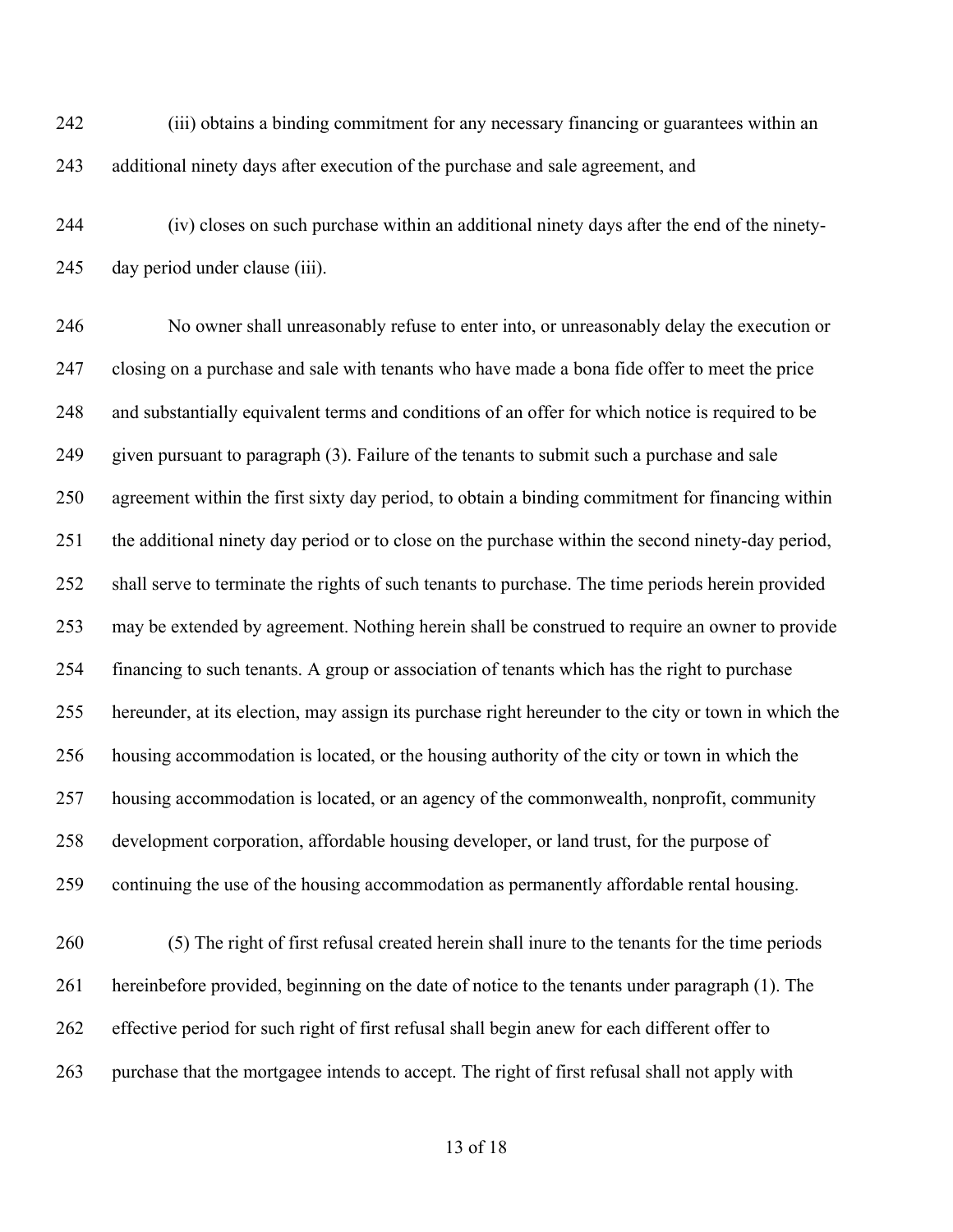respect to any offer received by the owner for which a notice is not required pursuant to said paragraph (3).

 (6) In any instance where the tenants are not the successful purchaser of the housing accommodation, the mortgagee shall provide evidence of compliance with this section by filing an affidavit of compliance with the attorney general, the director of housing and community development, and the official records of the county where the property is located within seven days of the sale.

 (7) It is illegal for the owner to evict a tenant or tenants in order to avoid application of this law.

 (8) Aggrieved tenants may seek damages under chapter 93A and may file a complaint with the attorney general. Tenants may seek damages including a percentage of the sales price and/ or injunctive relief in the form of specific performance to compel transfer of property. Nothing in this act shall be construed to limit or constrain in any way the rights tenants currently have under applicable laws, including but not limited to chapters186 and 186A. At all times, all parties must negotiate in good faith.

 (9) The attorney general shall enforce this section and shall promulgate rules and regulations necessary for enforcement. The attorney general may seek injunctive, declaratory, and compensatory relief on behalf of tenants and the commonwealth in a court of competent jurisdiction. The attorney general shall post a sample intent to sell notice, sample proof of notice to tenants, sample notice of offer, and other necessary documents.

(n) Foreclosures.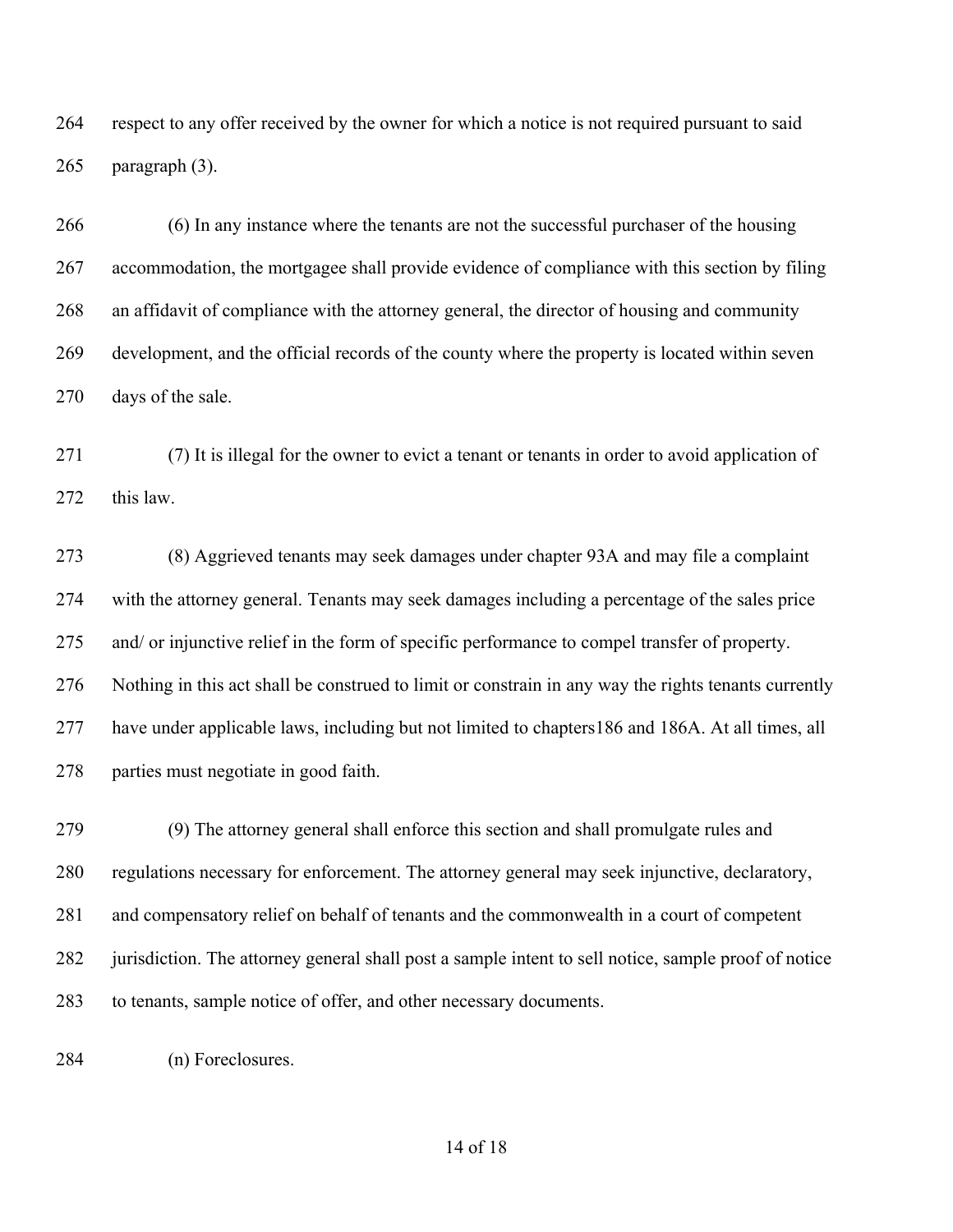(1) When a mortgagee seeks judicial determination of the right to foreclose, then the mortgagee shall provide a copy of the complaint by regular and certified mail to the tenants of the housing accommodation and to the municipality adopting this Section. The mortgagee shall also provide tenants and the municipality, by regular and certified mail, with a copy of any Order of Notice issued by the Land Court, if applicable, within five (5) days of issuance.

 (2) The mortgagee shall provide each tenant household and the municipality adopting this Section, by regular and certified mail, a copy of any and all Notices of Sale published pursuant to Section 14 of chapter 244. A copy should be provided simultaneously with the successive publication notices.

 (3) No later than five (5) business days before the auction of a housing accommodation, the tenants shall inform the mortgagee, in writing, if a group of tenants representing at least fifty- one percent of the households occupying the housing accommodation or an entity to which they have assigned their right of first refusal intend to exercise their right of first refusal at auction and desire to receive information relating to the proposed auction.

 (4) A group of tenants representing at least fifty-one percent of the households occupying the housing accommodation or their assignee may exercise their collective right to purchase the housing accommodation, in the event of a third party offer at auction that the mortgagee receives, provided that the group of tenants

 (i) submits to the mortgagee reasonable evidence that the tenants of at least fifty-one percent of the occupied homes in the housing accommodation have approved the purchase of the housing accommodation,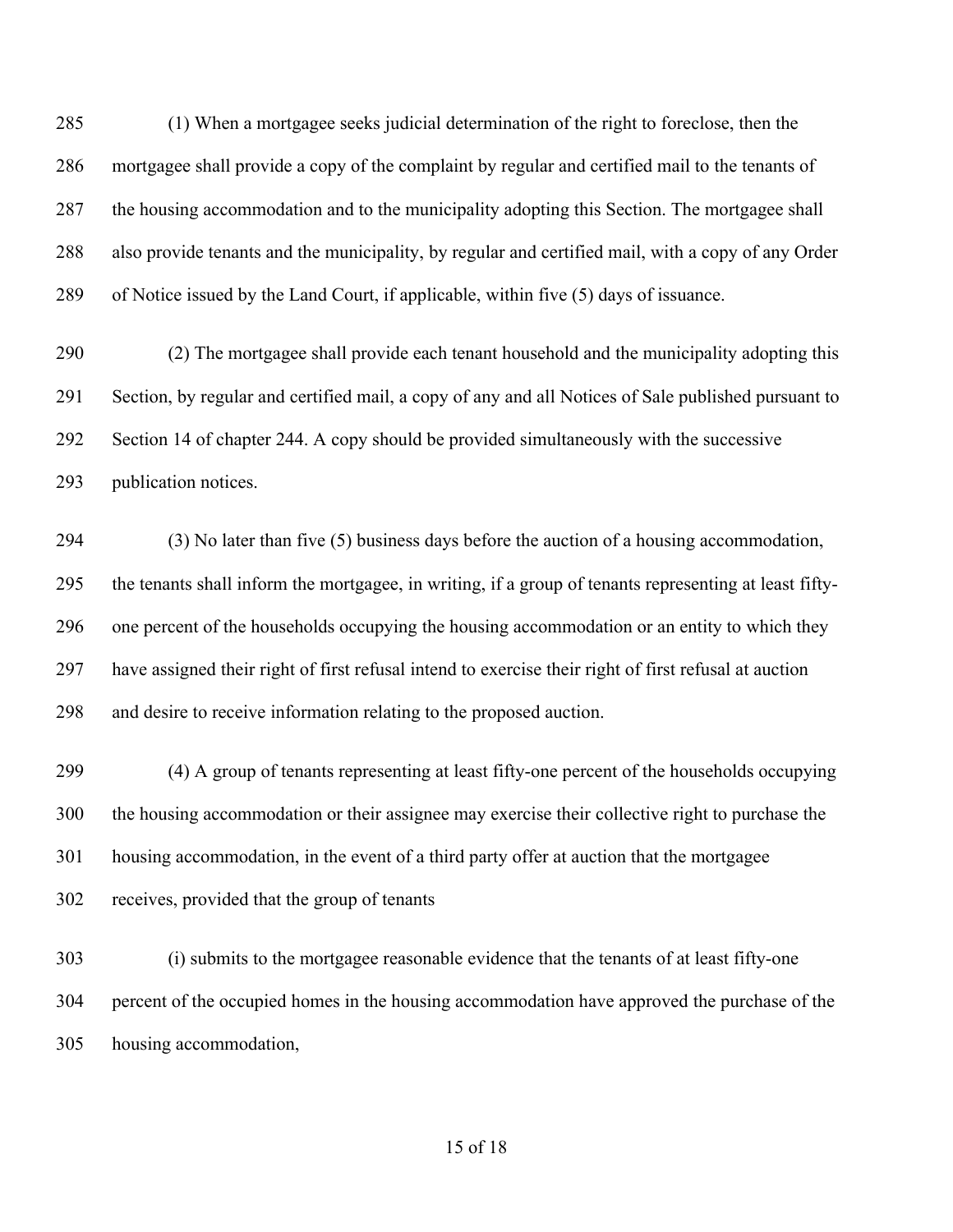(ii) submits to the mortgagee a proposed purchase and sale agreement on substantially equivalent terms and conditions to that received by the mortgagee in the third party offer within sixty days of receipt of notice of the bid made under paragraph (3) of this section,

 (iii) obtains a binding commitment for any necessary financing or guarantees within an additional ninety days after execution of the purchase and sale agreement, and

 (iv) closes on such purchase within an additional ninety days after the end of the ninety-day period under clause (iii).

 No mortgagee shall unreasonably refuse to enter into, or unreasonably delay the execution or closing on a purchase and sale with tenants who have made a bona fide offer to meet the price and substantially equivalent terms and conditions of a bid received at auction. Failure of the tenants to submit such a purchase and sale agreement within the first sixty day period, to obtain a binding commitment for financing within the additional ninety day period or to close on the purchase within the second ninety-day period, shall serve to terminate the rights of such tenants to purchase. The time periods herein provided may be extended by agreement.

 Nothing herein shall be construed to require a mortgagee to provide financing to such tenants. A group or association of tenants which has the right to purchase hereunder, at its election, may assign its purchase right hereunder to the city, town, housing authority, or agency of the commonwealth, nonprofit, community development corporation, affordable housing developer, or land trust for the purpose of continuing the use of the housing accommodation as permanently affordable rental housing.

 If there are no third party bids at auction for the housing accommodation, the tenants shall have a right of first refusal whenever the mortgagee seeks to sell the housing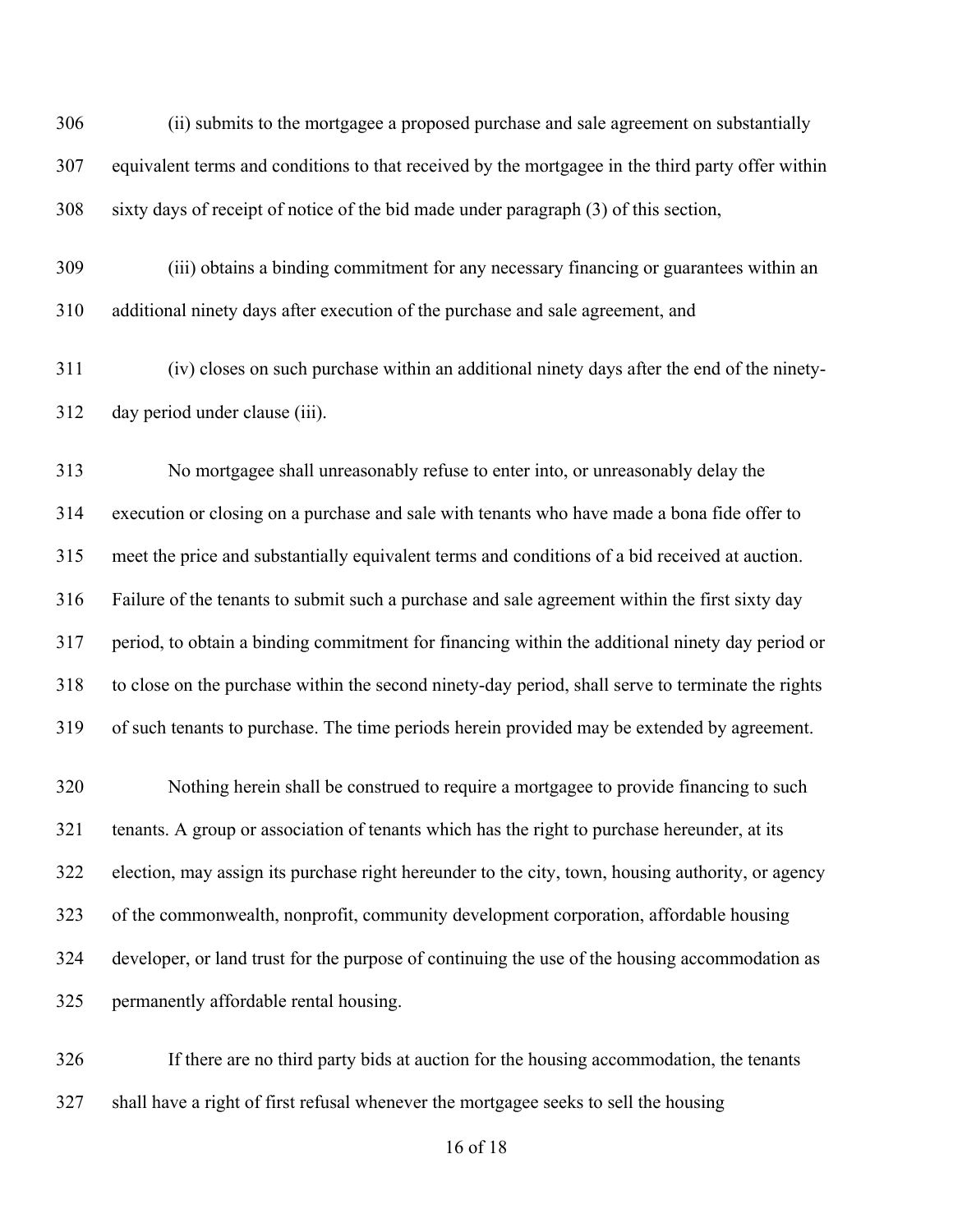accommodation. The tenants shall be notified of any offers the mortgagee intends to accept and shall be given an opportunity to meet the price and substantially the terms of a third-party offer based on the same time line described in paragraph (4).

 (5) The right of first refusal created herein shall inure to the tenants for the time periods herein before provided, beginning on the date of notice to the tenants under paragraph (1).

 (6) In any instance where the tenants are not the successful purchaser of the housing accommodation, the seller of such unit shall provide evidence of compliance with this section by filing an affidavit of compliance with the attorney general, the director of housing and community development, and the official records of the county where the property is located within seven days of the sale.

 (7) It is illegal for the owner to evict a tenant or tenants in order to avoid application of this law.

 (8) Aggrieved tenants may seek damages under General Law Chapter 93A and may file a complaint with the attorney general. Tenants may seek damages including a percentage of the sales price and/or injunctive relief in the form of specific performance to compel transfer of property. Nothing in this Act shall be construed to limit or constrain in any way the rights tenants currently have under applicable laws, including but not limited to chapters 186 and 186A. At all times, all parties must negotiate in good faith.

 (9) The attorney general shall enforce this section and shall promulgate rules and regulations necessary for enforcement. The attorney general may seek injunctive, declaratory, and compensatory relief on behalf of tenants and the Commonwealth in a court of competent